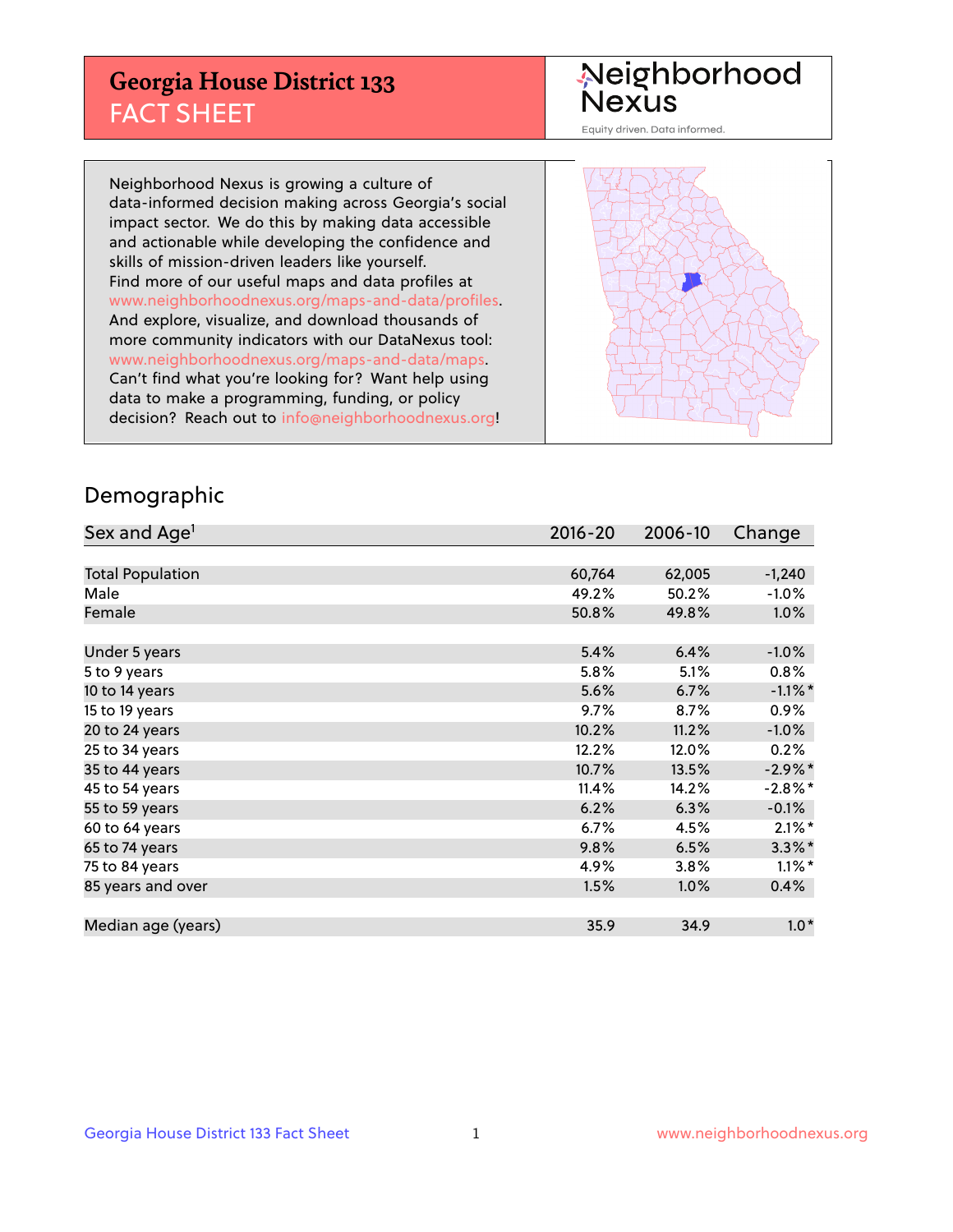## Demographic, continued...

| Race <sup>2</sup>                                            | $2016 - 20$ | 2006-10 | Change     |
|--------------------------------------------------------------|-------------|---------|------------|
| <b>Total population</b>                                      | 60,764      | 62,005  | $-1,240$   |
| One race                                                     | 97.9%       | 99.5%   | $-1.6\%$ * |
| White                                                        | 59.6%       | 59.2%   | 0.4%       |
| <b>Black or African American</b>                             | 36.1%       | 39.0%   | $-2.9%$ *  |
| American Indian and Alaska Native                            | 0.1%        | 0.1%    | 0.1%       |
| Asian                                                        | 1.5%        | 1.1%    | 0.5%       |
| Native Hawaiian and Other Pacific Islander                   | 0.1%        | 0.0%    | 0.1%       |
| Some other race                                              | 0.5%        | 0.2%    | 0.2%       |
| Two or more races                                            | 2.1%        | 0.5%    | $1.6\%$ *  |
|                                                              |             |         |            |
| Race alone or in combination with other race(s) <sup>3</sup> | $2016 - 20$ | 2006-10 | Change     |
| <b>Total population</b>                                      | 60,764      | 62,005  | $-1,240$   |
| White                                                        | 61.4%       | 59.7%   | 1.8%       |
| <b>Black or African American</b>                             | 37.5%       | 39.1%   | $-1.6%$    |
| American Indian and Alaska Native                            | 0.7%        | 0.2%    | 0.5%       |
| Asian                                                        | 1.6%        | 1.2%    | 0.4%       |
| Native Hawaiian and Other Pacific Islander                   | 0.2%        | 0.0%    | 0.2%       |
| Some other race                                              | 0.8%        | 0.3%    | 0.4%       |
|                                                              |             |         |            |
| Hispanic or Latino and Race <sup>4</sup>                     | $2016 - 20$ | 2006-10 | Change     |
| <b>Total population</b>                                      | 60,764      | 62,005  | $-1,240$   |
| Hispanic or Latino (of any race)                             | 2.2%        | 1.3%    | $0.8\%$ *  |
| Not Hispanic or Latino                                       | 97.8%       | 98.7%   | $-0.8\%$ * |
| White alone                                                  | 58.3%       | 58.2%   | 0.1%       |
| <b>Black or African American alone</b>                       | 35.8%       | 38.9%   | $-3.0\%$ * |
| American Indian and Alaska Native alone                      | 0.1%        | 0.1%    | 0.1%       |
| Asian alone                                                  | 1.5%        | 1.1%    | 0.5%       |
| Native Hawaiian and Other Pacific Islander alone             | 0.1%        | 0.0%    | 0.1%       |
| Some other race alone                                        | 0.1%        | 0.1%    | $-0.0%$    |
|                                                              |             | 0.3%    | $1.5%$ *   |
| Two or more races                                            | 1.8%        |         |            |
| U.S. Citizenship Status <sup>5</sup>                         | $2016 - 20$ | 2006-10 | Change     |
| Foreign-born population                                      | 1,287       | 1,358   | $-70$      |
| Naturalized U.S. citizen                                     | 50.4%       | 46.3%   | 4.1%       |
| Not a U.S. citizen                                           | 49.6%       | 53.7%   | $-4.1%$    |
|                                                              |             |         |            |
| Citizen, Voting Age Population <sup>6</sup>                  | $2016 - 20$ | 2006-10 | Change     |
| Citizen, 18 and over population                              | 47,717      | 47,504  | 212        |
| Male                                                         | 49.4%       | 50.7%   | $-1.3%$    |
| Female                                                       | 50.6%       | 49.3%   | 1.3%       |
|                                                              |             |         |            |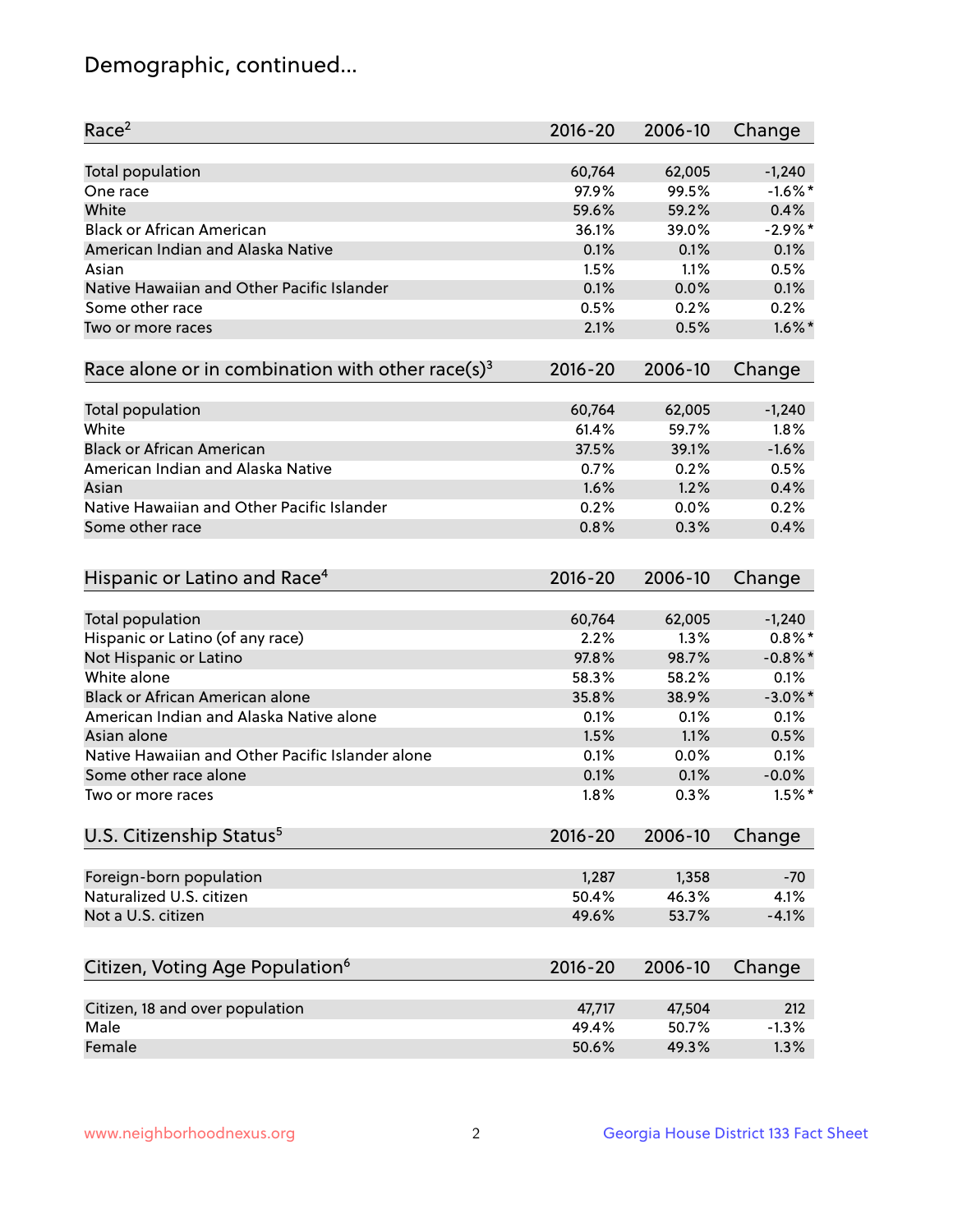#### Economic

| Income <sup>7</sup>                                 | $2016 - 20$ | 2006-10 | Change     |
|-----------------------------------------------------|-------------|---------|------------|
|                                                     |             |         |            |
| All households                                      | 22,358      | 21,264  | 1,095*     |
| Less than \$10,000                                  | 9.5%        | 12.2%   | $-2.6%$    |
| \$10,000 to \$14,999                                | 6.4%        | 6.2%    | 0.2%       |
| \$15,000 to \$24,999                                | 12.7%       | 14.8%   | $-2.2%$    |
| \$25,000 to \$34,999                                | 9.9%        | 10.6%   | $-0.7%$    |
| \$35,000 to \$49,999                                | 12.8%       | 15.7%   | $-2.9%$    |
| \$50,000 to \$74,999                                | 16.6%       | 18.3%   | $-1.7%$    |
| \$75,000 to \$99,999                                | 14.2%       | 10.8%   | $3.4\%$ *  |
| \$100,000 to \$149,999                              | 12.6%       | 8.0%    | 4.6%*      |
| \$150,000 to \$199,999                              | 2.9%        | 2.3%    | 0.6%       |
| \$200,000 or more                                   | 2.5%        | 1.2%    | 1.4%       |
| Median household income (dollars)                   | 48,184      | 39,508  | 8,677*     |
| Mean household income (dollars)                     | 68,340      | 50,398  | 17,942*    |
| With earnings                                       | 70.1%       | 75.2%   | $-5.1\%$ * |
| Mean earnings (dollars)                             | 71,255      | 50,477  | 20,778*    |
| <b>With Social Security</b>                         | 37.3%       | 29.9%   | $7.3\%$ *  |
| Mean Social Security income (dollars)               | 20,033      | 15,164  | 4,869*     |
| With retirement income                              | 26.2%       | 21.5%   | 4.7%*      |
| Mean retirement income (dollars)                    | 26,573      | 22,622  | $3,951*$   |
| With Supplemental Security Income                   | $5.4\%$     | 5.4%    | 0.0%       |
| Mean Supplemental Security Income (dollars)         | 7,844       | 7,359   | 485        |
| With cash public assistance income                  | 2.4%        | 1.3%    | $1.1\%$    |
| Mean cash public assistance income (dollars)        | 107         | 1,996   | $-1,889$   |
| With Food Stamp/SNAP benefits in the past 12 months | 12.9%       | 11.2%   | 1.7%       |
|                                                     |             |         |            |
| Families                                            | 14,460      | 13,953  | 507        |
| Less than \$10,000                                  | 5.1%        | 7.4%    | $-2.3%$    |
| \$10,000 to \$14,999                                | 3.3%        | 3.4%    | $-0.1%$    |
| \$15,000 to \$24,999                                | 10.7%       | 11.8%   | $-1.0%$    |
| \$25,000 to \$34,999                                | 9.7%        | 10.6%   | $-0.9%$    |
| \$35,000 to \$49,999                                | 12.1%       | 16.1%   | $-4.0\%$ * |
| \$50,000 to \$74,999                                | 16.3%       | 21.1%   | $-4.8\%$ * |
| \$75,000 to \$99,999                                | 18.1%       | 14.6%   | $3.5\%$ *  |
| \$100,000 to \$149,999                              | 17.2%       | 10.6%   | $6.6\%$ *  |
| \$150,000 to \$199,999                              | 3.8%        | 2.8%    | 1.0%       |
| \$200,000 or more                                   | 3.6%        | 1.5%    | 2.1%       |
| Median family income (dollars)                      | 65,208      | 50,706  | 14,501*    |
| Mean family income (dollars)                        | 84,812      | 59,747  | 25,065*    |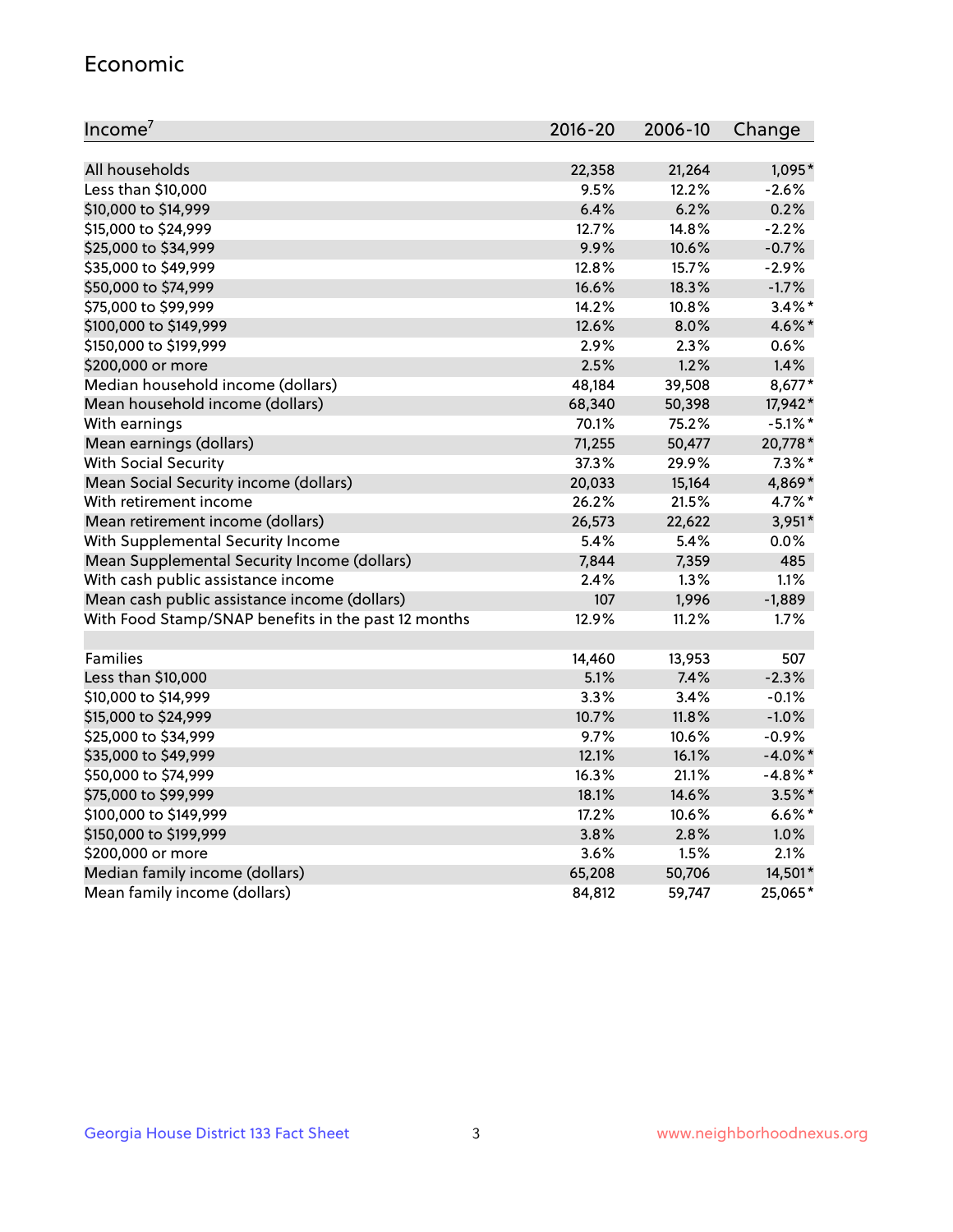## Economic, continued...

| Income, continued <sup>8</sup>                           | 2016-20 | 2006-10 | Change   |
|----------------------------------------------------------|---------|---------|----------|
|                                                          |         |         |          |
| Nonfamily households                                     | 7,899   | 7,311   | 588      |
| Median nonfamily income (dollars)                        | 26,885  | 22,233  | 4,652*   |
| Mean nonfamily income (dollars)                          | 36,326  | 30,556  | 5,770*   |
| Median earnings for workers (dollars)                    | 28,098  | 23,153  | 4,945*   |
| Median earnings for male full-time, year-round workers   | 45,758  | 39,505  | $6,253*$ |
| (dollars)                                                |         |         |          |
| Median earnings for female full-time, year-round workers | 34,216  | 28,385  | $5,831*$ |
| (dollars)                                                |         |         |          |
|                                                          |         |         |          |
| Per capita income (dollars)                              | 26,166  | 18,093  | 8,073*   |
|                                                          |         |         |          |
| Families and People Below Poverty Level <sup>9</sup>     | 2016-20 | 2006-10 | Change   |
|                                                          |         |         |          |
| <b>All families</b>                                      | 15.2%   | 15.7%   | $-0.5%$  |
| With related children under 18 years                     | 22.9%   | 22.5%   | 0.4%     |
| With related children under 5 years only                 | 34.2%   | 28.7%   | 5.5%     |
| Married couple families                                  | 5.5%    | 6.1%    | $-0.7%$  |
| With related children under 18 years                     | 4.4%    | 9.4%    | $-5.1%$  |
| With related children under 5 years only                 | 1.6%    | 16.4%   | $-14.8%$ |
| Families with female householder, no husband present     | 34.2%   | 38.7%   | $-4.5%$  |
| With related children under 18 years                     | 46.3%   | 43.0%   | 3.3%     |
| With related children under 5 years only                 | 42.4%   | 50.5%   | $-8.2%$  |
|                                                          |         |         |          |
| All people                                               | 21.2%   | 22.4%   | $-1.2%$  |
| Under 18 years                                           | 25.2%   | 26.0%   | $-0.8%$  |
| Related children under 18 years                          | 24.5%   | 25.7%   | $-1.2%$  |
| Related children under 5 years                           | 36.5%   | 31.1%   | 5.3%     |
| Related children 5 to 17 years                           | 20.2%   | 23.4%   | $-3.2%$  |
| 18 years and over                                        | 20.0%   | 21.3%   | $-1.2%$  |
| 18 to 64 years                                           | 21.8%   | 22.6%   | $-0.8%$  |
| 65 years and over                                        | 13.4%   | 13.7%   | $-0.3%$  |
| People in families                                       | 15.2%   | 17.6%   | $-2.4%$  |
| Unrelated individuals 15 years and over                  | 43.9%   | 42.0%   | 1.9%     |
|                                                          |         |         |          |
| Non-Hispanic white people                                | 19.3%   | 17.1%   | 2.2%     |
| Black or African-American people                         | 24.4%   | 30.5%   | $-6.1%$  |
| Asian people                                             | 2.8%    | 8.1%    | $-5.3%$  |
| Hispanic or Latino people                                | 26.8%   | 48.2%   | $-21.4%$ |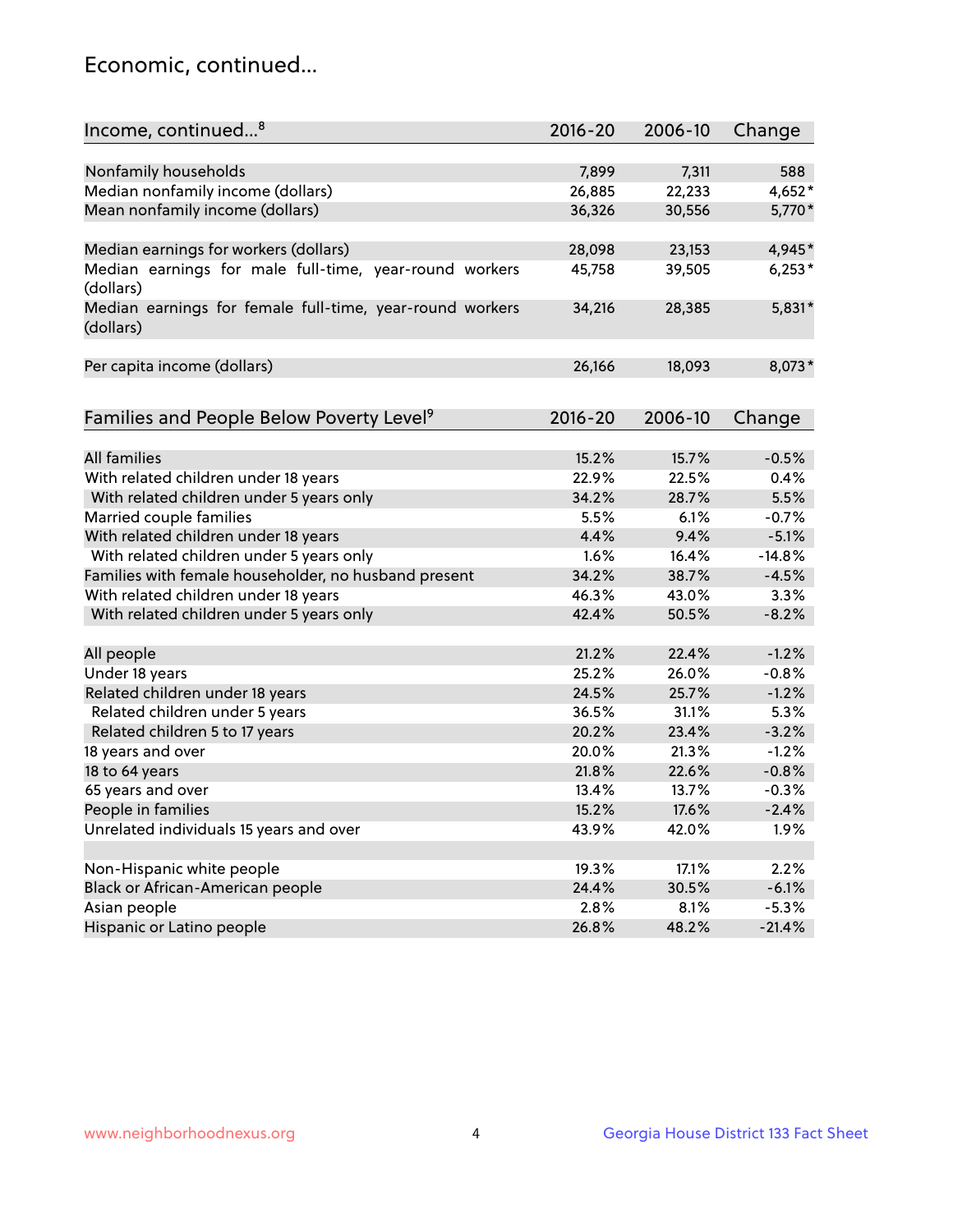## Employment

| Employment Status <sup>10</sup>                                             | 2016-20     | 2006-10 | Change  |
|-----------------------------------------------------------------------------|-------------|---------|---------|
|                                                                             |             |         |         |
| Population 16 years and over                                                | 49,986      | 49,920  | 66      |
| In labor force                                                              | 53.9%       | 53.8%   | 0.1%    |
| Civilian labor force                                                        | 53.8%       | 53.5%   | 0.4%    |
| Employed                                                                    | 50.1%       | 49.3%   | 0.8%    |
| Unemployed                                                                  | 3.7%        | 4.2%    | $-0.4%$ |
| <b>Armed Forces</b>                                                         | 0.1%        | 0.4%    | $-0.3%$ |
| Not in labor force                                                          | 46.1%       | 46.2%   | $-0.1%$ |
|                                                                             |             |         |         |
| Civilian labor force                                                        | 26,910      | 26,692  | 217     |
| <b>Unemployment Rate</b>                                                    | 6.9%        | 7.8%    | $-0.8%$ |
| Females 16 years and over                                                   | 25,386      | 24,622  | 764     |
| In labor force                                                              | 53.2%       | 54.6%   | $-1.4%$ |
| Civilian labor force                                                        | 53.2%       | 54.5%   | $-1.3%$ |
| Employed                                                                    | 49.1%       | 50.5%   | $-1.3%$ |
|                                                                             |             |         |         |
| Own children of the householder under 6 years                               | 3,806       | 4,086   | $-280$  |
| All parents in family in labor force                                        | 83.0%       | 72.4%   | 10.6%   |
|                                                                             |             |         |         |
| Own children of the householder 6 to 17 years                               | 7,443       | 8,108   | $-665$  |
| All parents in family in labor force                                        | 82.0%       | 76.2%   | 5.8%    |
|                                                                             |             |         |         |
| Industry <sup>11</sup>                                                      | $2016 - 20$ | 2006-10 | Change  |
|                                                                             |             |         |         |
| Civilian employed population 16 years and over                              | 25,045      | 24,616  | 429     |
| Agriculture, forestry, fishing and hunting, and mining                      | 3.0%        | 1.5%    | 1.5%    |
| Construction                                                                | 7.4%        | 7.9%    | $-0.5%$ |
| Manufacturing                                                               | 8.3%        | 10.2%   | $-1.9%$ |
| Wholesale trade                                                             | 2.3%        | 2.0%    | 0.3%    |
| Retail trade                                                                | 10.9%       | 9.8%    | 1.1%    |
| Transportation and warehousing, and utilities                               | 4.5%        | 6.8%    | $-2.2%$ |
| Information                                                                 | 1.2%        | 1.6%    | $-0.4%$ |
| Finance and insurance, and real estate and rental and leasing               | 6.6%        | 5.7%    | 0.8%    |
| Professional, scientific, and management, and administrative                | 6.7%        | 6.0%    | 0.7%    |
| and waste management services                                               |             |         |         |
| Educational services, and health care and social assistance                 | 29.9%       | 27.4%   | 2.5%    |
| Arts, entertainment, and recreation, and accommodation and<br>food services | 7.7%        | 9.3%    | $-1.6%$ |
| Other services, except public administration                                | 4.0%        | 3.6%    | 0.4%    |
| Public administration                                                       | 7.6%        | 8.1%    | $-0.5%$ |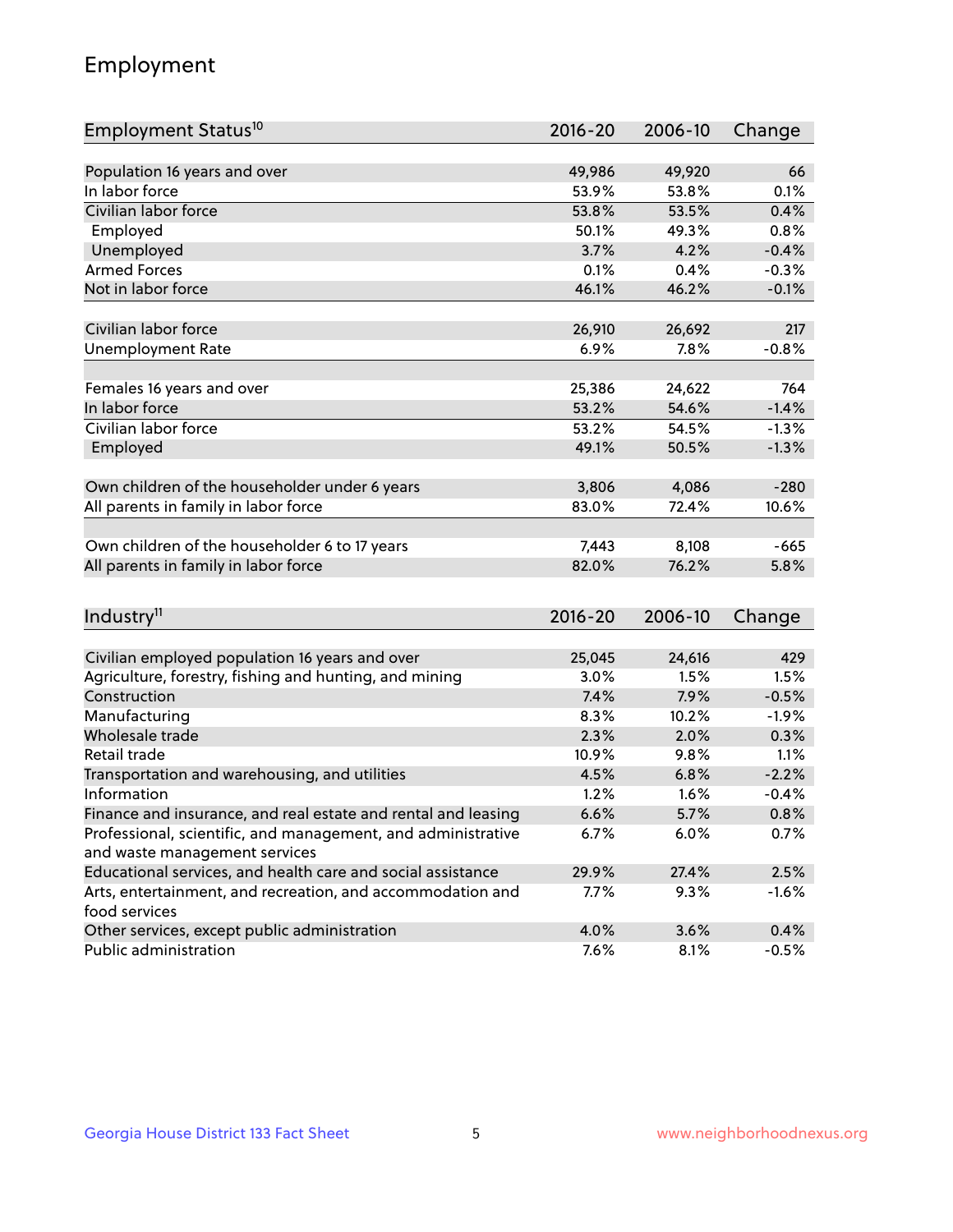## Employment, continued...

| Occupation <sup>12</sup>                                     | $2016 - 20$ | 2006-10 | Change  |
|--------------------------------------------------------------|-------------|---------|---------|
| Civilian employed population 16 years and over               | 25,045      | 24,616  | 429     |
| Management, business, science, and arts occupations          | 34.4%       | 30.1%   | 4.3%*   |
| Service occupations                                          | 17.4%       | 20.4%   | $-3.0%$ |
| Sales and office occupations                                 | 22.0%       | 24.5%   | $-2.5%$ |
| Natural<br>and<br>resources,<br>construction,<br>maintenance | 10.6%       | 11.1%   | $-0.5%$ |
| occupations                                                  |             |         |         |
| Production, transportation, and material moving occupations  | 15.6%       | 13.9%   | 1.7%    |
| Class of Worker <sup>13</sup>                                | $2016 - 20$ | 2006-10 | Change  |
| Civilian employed population 16 years and over               | 25,045      | 24,616  | 429     |
| Private wage and salary workers                              | 70.7%       | 71.2%   | $-0.6%$ |
| Government workers                                           | 25.0%       | 24.8%   | 0.2%    |
| Self-employed in own not incorporated business workers       | 4.1%        | 3.9%    | 0.3%    |
| Unpaid family workers                                        | 0.1%        | 0.1%    | 0.0%    |
| Job Flows <sup>14</sup>                                      | 2019        | 2010    | Change  |
|                                                              |             |         |         |
| Total Jobs in district                                       | 18,484      | 16,578  | 1,906   |
| Held by residents of district                                | 36.8%       | 41.8%   | $-5.0%$ |
| Held by non-residents of district                            | 63.2%       | 58.2%   | 5.0%    |
| Jobs by Industry Sector <sup>15</sup>                        | 2019        | 2010    | Change  |
| Total Jobs in district                                       | 18,484      | 16,578  | 1,906   |
| Goods Producing sectors                                      | 11.2%       | 8.5%    | 2.7%    |
| Trade, Transportation, and Utilities sectors                 | 15.5%       | 15.5%   | $-0.1%$ |
| All Other Services sectors                                   | 73.3%       | 76.0%   | $-2.6%$ |
|                                                              |             |         |         |
| Total Jobs in district held by district residents            | 6,803       | 6,929   | $-126$  |
| <b>Goods Producing sectors</b>                               | 12.5%       | 7.2%    | 5.3%    |
| Trade, Transportation, and Utilities sectors                 | 10.3%       | 9.4%    | 1.0%    |
| All Other Services sectors                                   | 77.2%       | 83.5%   | $-6.3%$ |
|                                                              |             |         |         |
| Jobs by Earnings <sup>16</sup>                               | 2019        | 2010    | Change  |
| Total Jobs in district                                       | 18,484      | 16,578  | 1,906   |
| Jobs with earnings \$1250/month or less                      | 30.2%       | 35.8%   | $-5.6%$ |
| Jobs with earnings \$1251/month to \$3333/month              | 37.9%       | 42.0%   | $-4.2%$ |
| Jobs with earnings greater than \$3333/month                 | 32.0%       | 22.2%   | 9.8%    |
|                                                              |             |         |         |
| Total Jobs in district held by district residents            | 6,803       | 6,929   | $-126$  |
| Jobs with earnings \$1250/month or less                      | 27.2%       | 34.2%   | $-7.0%$ |
| Jobs with earnings \$1251/month to \$3333/month              | 40.1%       | 41.6%   | $-1.5%$ |
| Jobs with earnings greater than \$3333/month                 | 32.7%       | 24.2%   | 8.5%    |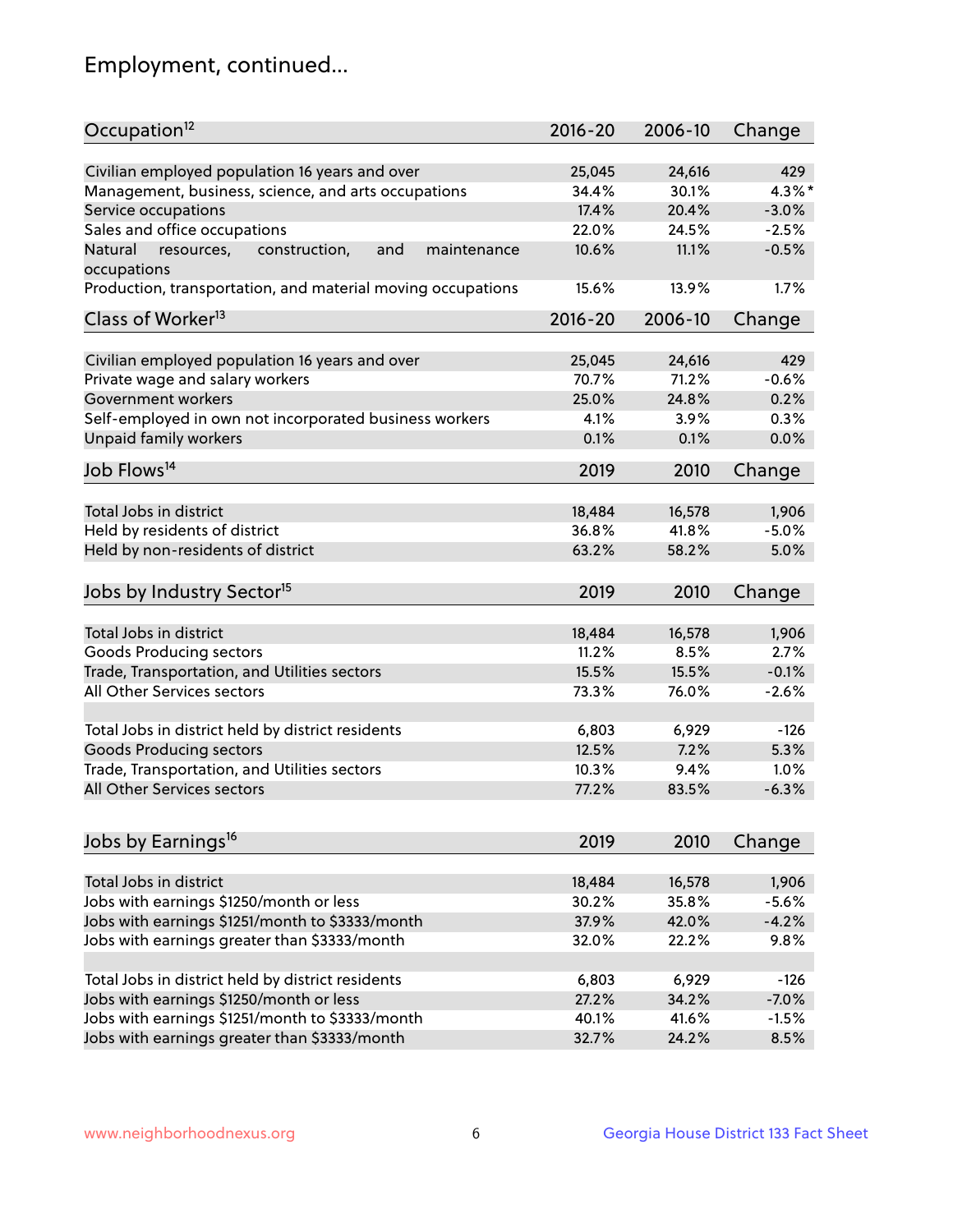## Employment, continued...

| Jobs by Age of Worker <sup>17</sup>               | 2019   | 2010   | Change  |
|---------------------------------------------------|--------|--------|---------|
|                                                   |        |        |         |
| Total Jobs in district                            | 18,484 | 16,578 | 1,906   |
| Jobs with workers age 29 or younger               | 22.5%  | 25.5%  | $-3.0%$ |
| Jobs with workers age 30 to 54                    | 53.3%  | 56.9%  | $-3.6%$ |
| Jobs with workers age 55 or older                 | 24.2%  | 17.6%  | 6.6%    |
|                                                   |        |        |         |
| Total Jobs in district held by district residents | 6,803  | 6.929  | $-126$  |
| Jobs with workers age 29 or younger               | 19.6%  | 22.3%  | $-2.7%$ |
| Jobs with workers age 30 to 54                    | 53.6%  | 58.9%  | $-5.3%$ |
| Jobs with workers age 55 or older                 | 26.9%  | 18.8%  | 8.1%    |

#### Education

| School Enrollment <sup>18</sup>                | $2016 - 20$ | 2006-10 | Change     |
|------------------------------------------------|-------------|---------|------------|
|                                                |             |         |            |
| Population 3 years and over enrolled in school | 17,404      | 17,983  | $-579$     |
| Nursery school, preschool                      | 4.5%        | 4.8%    | $-0.3%$    |
| Kindergarten                                   | 5.8%        | 3.2%    | $2.6\%$ *  |
| Elementary school (grades 1-8)                 | 31.2%       | 32.3%   | $-1.2%$    |
| High school (grades 9-12)                      | 19.0%       | 20.3%   | $-1.3%$    |
| College or graduate school                     | 39.6%       | 39.4%   | 0.2%       |
| Educational Attainment <sup>19</sup>           | $2016 - 20$ | 2006-10 | Change     |
|                                                |             |         |            |
| Population 25 years and over                   | 38,513      | 38,396  | 118        |
| Less than 9th grade                            | 3.5%        | $7.0\%$ | $-3.5%$ *  |
| 9th to 12th grade, no diploma                  | 8.5%        | 12.6%   | $-4.1\%$ * |
| High school graduate (includes equivalency)    | 34.9%       | 37.4%   | $-2.5%$    |
| Some college, no degree                        | 20.3%       | 19.4%   | 0.9%       |
| Associate's degree                             | 10.2%       | 6.5%    | $3.7\%$ *  |
| Bachelor's degree                              | 14.0%       | 10.0%   | 4.0%*      |
| Graduate or professional degree                | 8.6%        | $7.0\%$ | 1.5%       |
|                                                |             |         |            |
| Percent high school graduate or higher         | 88.0%       | 80.4%   | $7.6\%$ *  |
| Percent bachelor's degree or higher            | 22.6%       | 17.0%   | $5.6\%$ *  |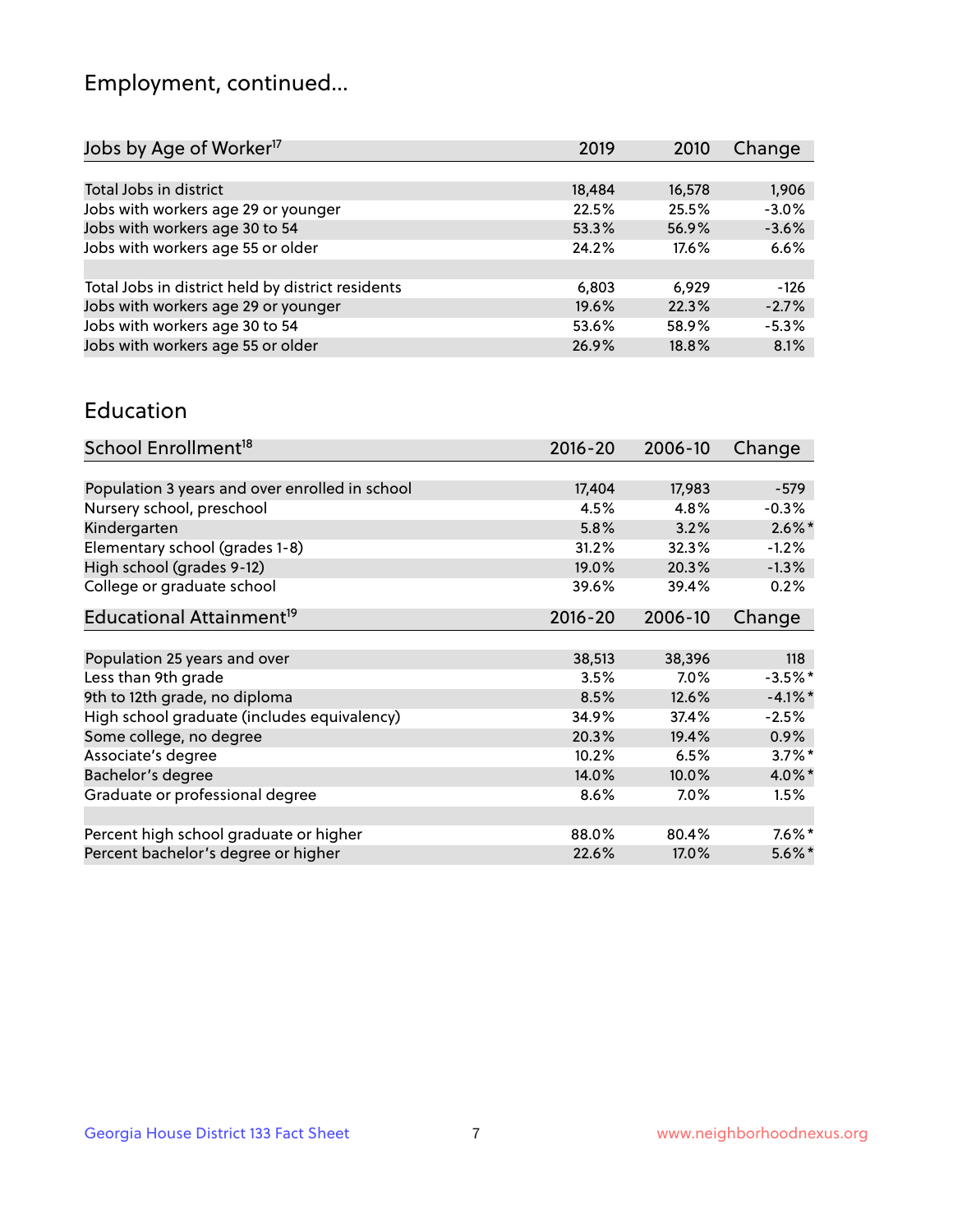## Housing

| Households by Type <sup>20</sup>                     | 2016-20     | 2006-10 | Change    |
|------------------------------------------------------|-------------|---------|-----------|
|                                                      |             |         |           |
| Total households                                     | 22,358      | 21,264  | 1,095*    |
| Family households (families)                         | 64.7%       | 65.6%   | $-0.9%$   |
| With own children under 18 years                     | 26.8%       | 27.2%   | $-0.4%$   |
| Married-couple family                                | 45.4%       | 42.9%   | 2.5%      |
| With own children of the householder under 18 years  | 16.5%       | 16.1%   | 0.4%      |
| Male householder, no wife present, family            | 4.1%        | 4.8%    | $-0.6%$   |
| With own children of the householder under 18 years  | 2.3%        | 2.2%    | 0.2%      |
| Female householder, no husband present, family       | 15.2%       | 17.9%   | $-2.7%$   |
| With own children of the householder under 18 years  | 8.1%        | 9.0%    | $-0.9%$   |
| Nonfamily households                                 | 35.3%       | 34.4%   | 0.9%      |
| Householder living alone                             | 28.0%       | 27.5%   | 0.5%      |
| 65 years and over                                    | 12.1%       | 9.2%    | $2.9\%$ * |
|                                                      |             |         |           |
| Households with one or more people under 18 years    | 30.9%       | 32.0%   | $-1.1%$   |
| Households with one or more people 65 years and over | 30.6%       | 23.6%   | $7.0\%$ * |
|                                                      |             |         |           |
| Average household size                               | 2.50        | 2.60    | $-0.10*$  |
| Average family size                                  | 3.08        | 3.18    | $-0.09$   |
| Housing Occupancy <sup>21</sup>                      | 2016-20     | 2006-10 | Change    |
|                                                      |             |         |           |
| Total housing units                                  | 26,566      | 25,652  | 914       |
| Occupied housing units                               | 84.2%       | 82.9%   | 1.3%      |
| Vacant housing units                                 | 15.8%       | 17.1%   | $-1.3%$   |
|                                                      |             |         |           |
| Homeowner vacancy rate                               | 1.4         | 1.6     | $-0.3$    |
| Rental vacancy rate                                  | 4.9         | 8.5     | $-3.5$    |
|                                                      |             |         |           |
| Units in Structure <sup>22</sup>                     | $2016 - 20$ | 2006-10 | Change    |
| Total housing units                                  | 26,566      | 25,652  | 914       |
| 1-unit, detached                                     | 62.9%       | 63.6%   | $-0.7%$   |
| 1-unit, attached                                     | 1.2%        | 2.0%    | $-0.7%$   |
| 2 units                                              | 5.6%        | 4.2%    | 1.4%      |
| 3 or 4 units                                         | 3.2%        | 3.4%    | $-0.2%$   |
| 5 to 9 units                                         | 5.0%        | 3.1%    | 1.9%      |
| 10 to 19 units                                       | 1.7%        | 0.9%    | 0.8%      |
| 20 or more units                                     | 1.5%        |         | 0.2%      |
| Mobile home                                          |             | 1.3%    | $-2.7%$   |
|                                                      | 18.8%       | 21.6%   |           |
| Boat, RV, van, etc.                                  | 0.0%        | 0.0%    | 0.0%      |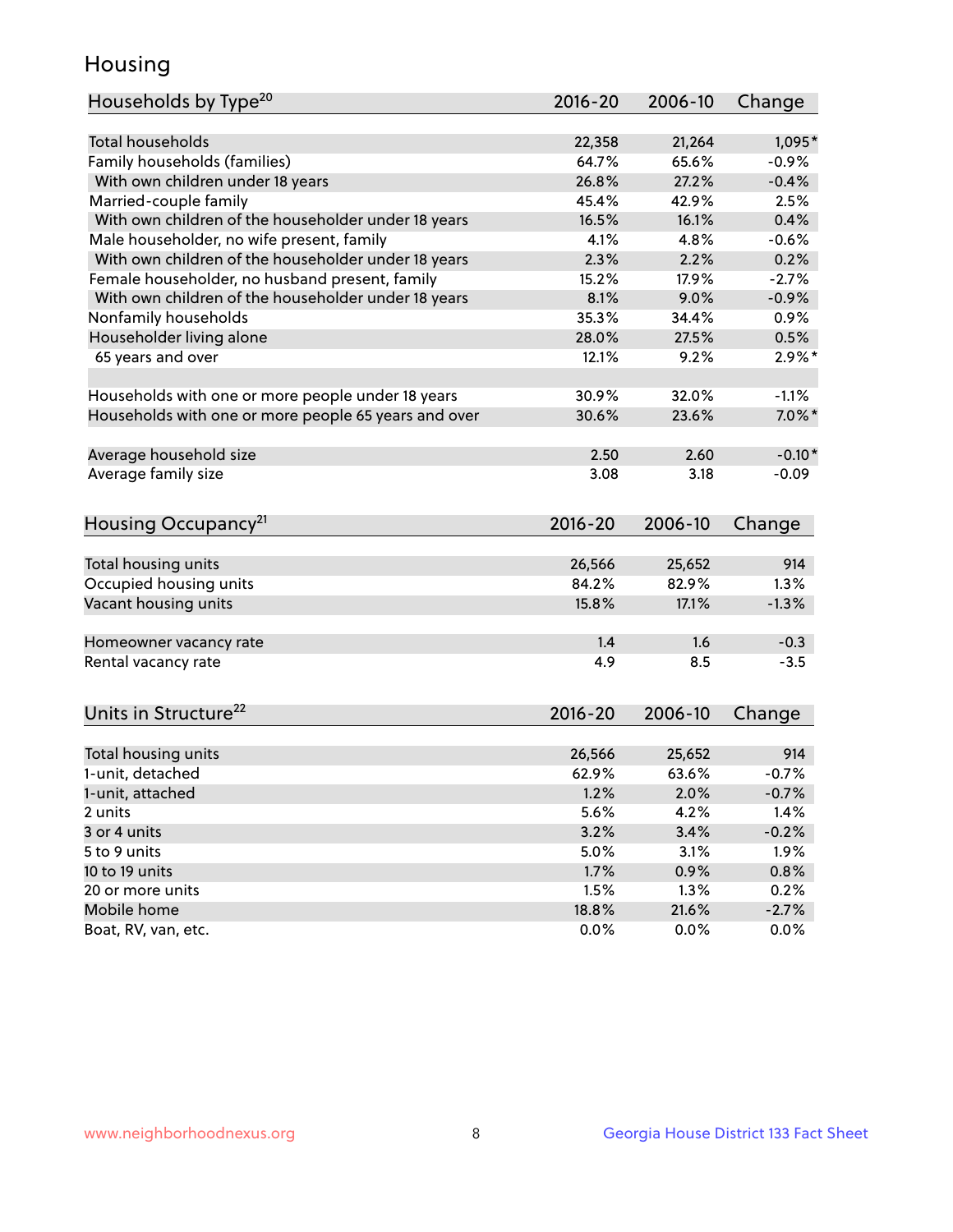## Housing, Continued...

| Year Structure Built <sup>23</sup>             | 2016-20        | 2006-10 | Change      |
|------------------------------------------------|----------------|---------|-------------|
| Total housing units                            | 26,566         | 25,652  | 914         |
| Built 2014 or later                            | 1.9%           | (X)     | (X)         |
| Built 2010 to 2013                             | 1.9%           | (X)     | (X)         |
| Built 2000 to 2009                             | 19.9%          | 11.5%   | $8.4\%$ *   |
|                                                | 18.0%          | 21.6%   |             |
| Built 1990 to 1999                             | 17.3%          |         | $-3.6\%$ *  |
| Built 1980 to 1989<br>Built 1970 to 1979       |                | 19.6%   | $-2.4%$     |
|                                                | 14.3%<br>12.3% | 19.8%   | $-5.5%$ *   |
| Built 1960 to 1969                             |                | 13.0%   | $-0.7%$     |
| Built 1950 to 1959                             | 6.7%           | 6.8%    | $-0.1%$     |
| Built 1940 to 1949                             | 3.1%           | 2.6%    | 0.5%        |
| Built 1939 or earlier                          | 4.7%           | 5.1%    | $-0.4%$     |
| Housing Tenure <sup>24</sup>                   | $2016 - 20$    | 2006-10 | Change      |
| Occupied housing units                         | 22,358         | 21,264  | 1,095*      |
| Owner-occupied                                 | 63.0%          | 65.0%   | $-2.1%$     |
| Renter-occupied                                | 37.0%          | 35.0%   | 2.1%        |
| Average household size of owner-occupied unit  | 2.45           | 2.59    | $-0.14*$    |
| Average household size of renter-occupied unit | 2.58           | 2.62    | $-0.04$     |
| Residence 1 Year Ago <sup>25</sup>             | $2016 - 20$    | 2006-10 | Change      |
|                                                |                |         |             |
| Population 1 year and over                     | 59,977         | 61,187  | $-1,210$    |
| Same house                                     | 84.9%          | 81.4%   | $3.6\%$ *   |
| Different house in the U.S.                    | 14.9%          | 18.3%   | $-3.4\%$ *  |
| Same county                                    | 7.6%           | 10.5%   | $-2.9\%$ *  |
| Different county                               | 7.3%           | 7.8%    | $-0.5%$     |
| Same state                                     | 6.2%           | 6.5%    | $-0.2%$     |
| Different state                                | 1.1%           | 1.4%    | $-0.3%$     |
| Abroad                                         | 0.2%           | 0.3%    | $-0.2%$     |
| Value of Housing Unit <sup>26</sup>            | $2016 - 20$    | 2006-10 | Change      |
| Owner-occupied units                           | 14,075         | 13,829  | 246         |
| Less than \$50,000                             | 15.9%          | 15.0%   | 0.8%        |
| \$50,000 to \$99,999                           | 18.2%          | 28.2%   | $-10.0\%$ * |
| \$100,000 to \$149,999                         | 22.3%          | 18.8%   | 3.5%        |
| \$150,000 to \$199,999                         | 17.4%          | 17.3%   | 0.1%        |
| \$200,000 to \$299,999                         | 14.5%          | 10.1%   | 4.4%        |
| \$300,000 to \$499,999                         | 8.8%           | 7.3%    | 1.5%        |
| \$500,000 to \$999,999                         | 2.1%           | 2.8%    | $-0.8%$     |
| \$1,000,000 or more                            | 0.8%           | 0.4%    | 0.4%        |
| Median (dollars)                               | 135,832        | 119,163 | 16,669*     |
| Mortgage Status <sup>27</sup>                  | $2016 - 20$    | 2006-10 | Change      |
| Owner-occupied units                           | 14,075         | 13,829  | 246         |
| Housing units with a mortgage                  | 50.9%          | 61.5%   | $-10.6\%$ * |
|                                                |                |         |             |
| Housing units without a mortgage               | 49.1%          | 38.5%   | 10.6%*      |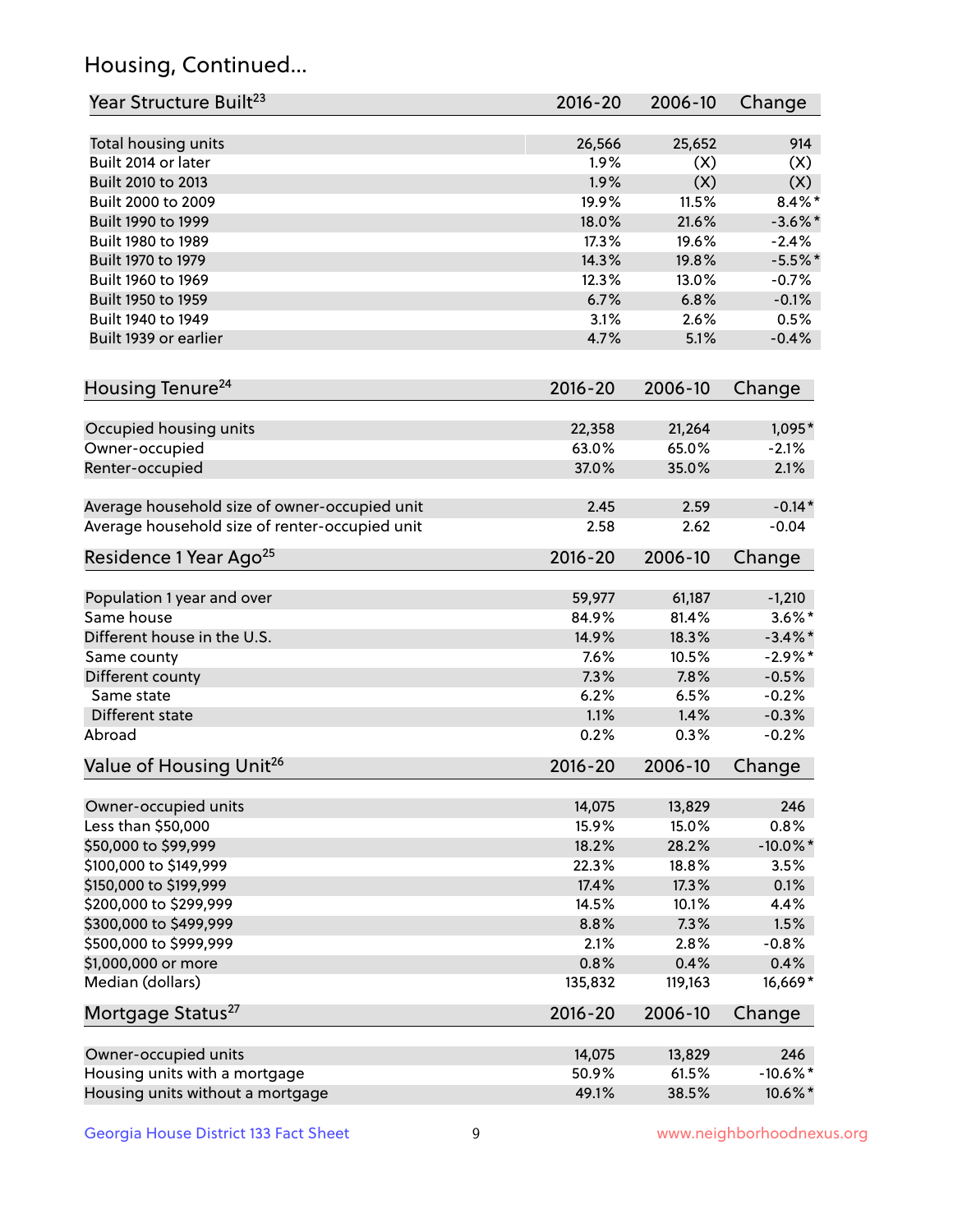## Housing, Continued...

| Selected Monthly Owner Costs <sup>28</sup>                                            | 2016-20     | 2006-10 | Change      |
|---------------------------------------------------------------------------------------|-------------|---------|-------------|
| Housing units with a mortgage                                                         | 7,167       | 8,509   | $-1,342*$   |
| Less than \$300                                                                       | 0.0%        | 0.5%    | $-0.5%$     |
| \$300 to \$499                                                                        | 0.3%        | 2.4%    | $-2.0%$     |
| \$500 to \$999                                                                        | 27.0%       | 29.3%   | $-2.3%$     |
| \$1,000 to \$1,499                                                                    | 39.9%       | 44.3%   | $-4.4%$     |
| \$1,500 to \$1,999                                                                    | 20.0%       | 13.5%   | $6.5%$ *    |
| \$2,000 to \$2,999                                                                    | 11.5%       | 7.1%    | 4.3%        |
| \$3,000 or more                                                                       | 1.2%        | 2.9%    | $-1.7%$     |
| Median (dollars)                                                                      | 1,279       | 1,150   | $128*$      |
| Housing units without a mortgage                                                      | 6,908       | 5,320   | 1,588*      |
| Less than \$150                                                                       | 2.8%        | 3.4%    | $-0.7%$     |
| \$150 to \$249                                                                        | 6.2%        | 23.9%   | $-17.6\%$ * |
| \$250 to \$349                                                                        | 20.3%       | 25.5%   | $-5.2%$     |
| \$350 to \$499                                                                        | 42.1%       | 24.5%   | 17.5%*      |
| \$500 to \$699                                                                        | 17.7%       | 14.9%   | 2.8%        |
| \$700 or more                                                                         | 10.9%       | 7.7%    | 3.2%        |
| Median (dollars)                                                                      | 423         | 340     | $83*$       |
| Selected Monthly Owner Costs as a Percentage of<br>Household Income <sup>29</sup>     | $2016 - 20$ | 2006-10 | Change      |
| Housing units with a mortgage (excluding units where<br>SMOCAPI cannot be computed)   | 7,115       | 8,442   | $-1,327*$   |
| Less than 20.0 percent                                                                | 52.2%       | 34.0%   | 18.2%*      |
| 20.0 to 24.9 percent                                                                  | 16.1%       | 18.8%   | $-2.7%$     |
| 25.0 to 29.9 percent                                                                  | 11.0%       | 11.7%   | $-0.7%$     |
| 30.0 to 34.9 percent                                                                  | 3.7%        | 8.0%    | $-4.2\%$ *  |
| 35.0 percent or more                                                                  | 17.0%       | 27.5%   | $-10.5%$ *  |
| Not computed                                                                          | 53          | 67      | $-15$       |
| Housing unit without a mortgage (excluding units where<br>SMOCAPI cannot be computed) | 6,643       | 5,304   | 1,339*      |
| Less than 10.0 percent                                                                | 45.4%       | 39.9%   | 5.5%        |
| 10.0 to 14.9 percent                                                                  | 22.2%       | 23.0%   | $-0.9%$     |
| 15.0 to 19.9 percent                                                                  | 10.7%       | 12.1%   | $-1.3%$     |
| 20.0 to 24.9 percent                                                                  | 6.2%        | 5.5%    | 0.7%        |
| 25.0 to 29.9 percent                                                                  | 4.9%        | 4.4%    | 0.5%        |
| 30.0 to 34.9 percent                                                                  | 1.6%        | 3.2%    | $-1.5%$     |
| 35.0 percent or more                                                                  | 9.0%        | 11.9%   | $-2.9%$     |
| Not computed                                                                          | 265         | 16      | 249         |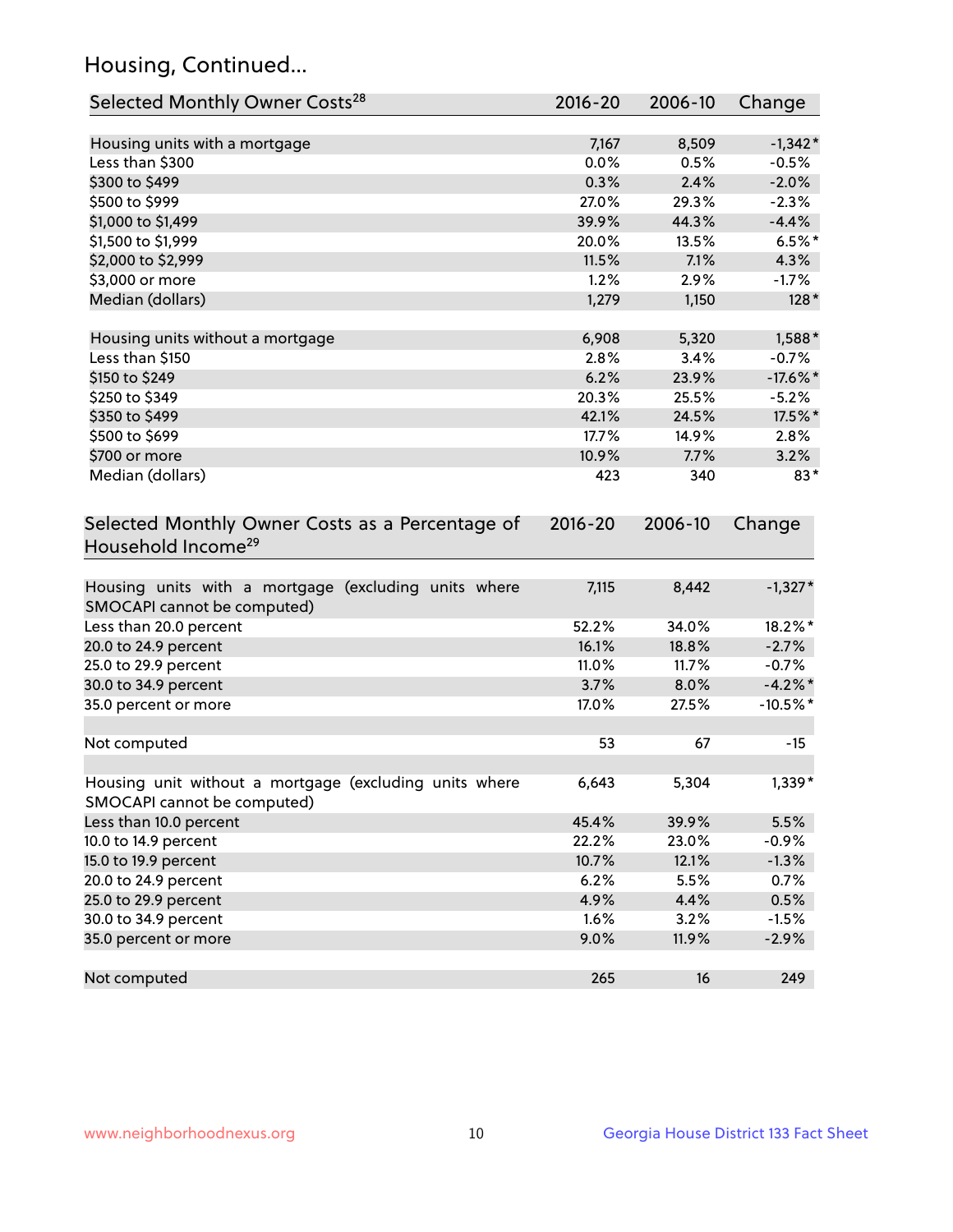## Housing, Continued...

| Gross Rent <sup>30</sup>   | $2016 - 20$ | 2006-10 | Change   |
|----------------------------|-------------|---------|----------|
|                            |             |         |          |
| Occupied units paying rent | 7,674       | 6,771   | 903      |
| Less than \$200            | $1.1\%$     | 1.5%    | $-0.4%$  |
| \$200 to \$499             | 6.8%        | 21.6%   | $-14.8%$ |
| \$500 to \$749             | 45.9%       | 38.7%   | 7.3%     |
| \$750 to \$999             | 28.6%       | 25.5%   | 3.1%     |
| \$1,000 to \$1,499         | 15.5%       | 10.5%   | 5.0%     |
| \$1,500 to \$1,999         | 1.4%        | 2.3%    | $-0.9%$  |
| \$2,000 or more            | 0.7%        | $0.0\%$ | 0.7%     |
| Median (dollars)           | 732         | 680     | $52*$    |
|                            |             |         |          |
| No rent paid               | 609         | 663     | $-54$    |
|                            |             |         |          |

| Gross Rent as a Percentage of Household Income <sup>31</sup>                   | $2016 - 20$ | 2006-10  | Change     |
|--------------------------------------------------------------------------------|-------------|----------|------------|
|                                                                                |             |          |            |
| Occupied units paying rent (excluding units where GRAPI<br>cannot be computed) | 7,360       | 6,335    | 1,025      |
| Less than 15.0 percent                                                         | 15.6%       | 12.6%    | $3.0\%$    |
| 15.0 to 19.9 percent                                                           | 13.9%       | 13.7%    | 0.2%       |
| 20.0 to 24.9 percent                                                           | 9.8%        | $11.9\%$ | $-2.1%$    |
| 25.0 to 29.9 percent                                                           | 5.6%        | 10.6%    | $-5.0\%$ * |
| 30.0 to 34.9 percent                                                           | $7.7\%$     | 8.7%     | $-0.9%$    |
| 35.0 percent or more                                                           | 47.4%       | 42.6%    | 4.8%       |
|                                                                                |             |          |            |
| Not computed                                                                   | 923         | 1.099    | -176       |

## Transportation

| Commuting to Work <sup>32</sup>           | $2016 - 20$ | 2006-10  | Change    |
|-------------------------------------------|-------------|----------|-----------|
|                                           |             |          |           |
| Workers 16 years and over                 | 24,293      | 23,836   | 458       |
| Car, truck, or van - drove alone          | 84.1%       | 82.9%    | 1.3%      |
| Car, truck, or van - carpooled            | 8.4%        | $10.6\%$ | $-2.2%$   |
| Public transportation (excluding taxicab) | 0.4%        | 0.4%     | 0.1%      |
| Walked                                    | 1.2%        | 3.0%     | $-1.8%$   |
| Other means                               | $1.6\%$     | $2.0\%$  | $-0.4%$   |
| Worked at home                            | 4.2%        | 1.2%     | $3.0\%$ * |
|                                           |             |          |           |
| Mean travel time to work (minutes)        | 25.3        | 21.0     | $4.3*$    |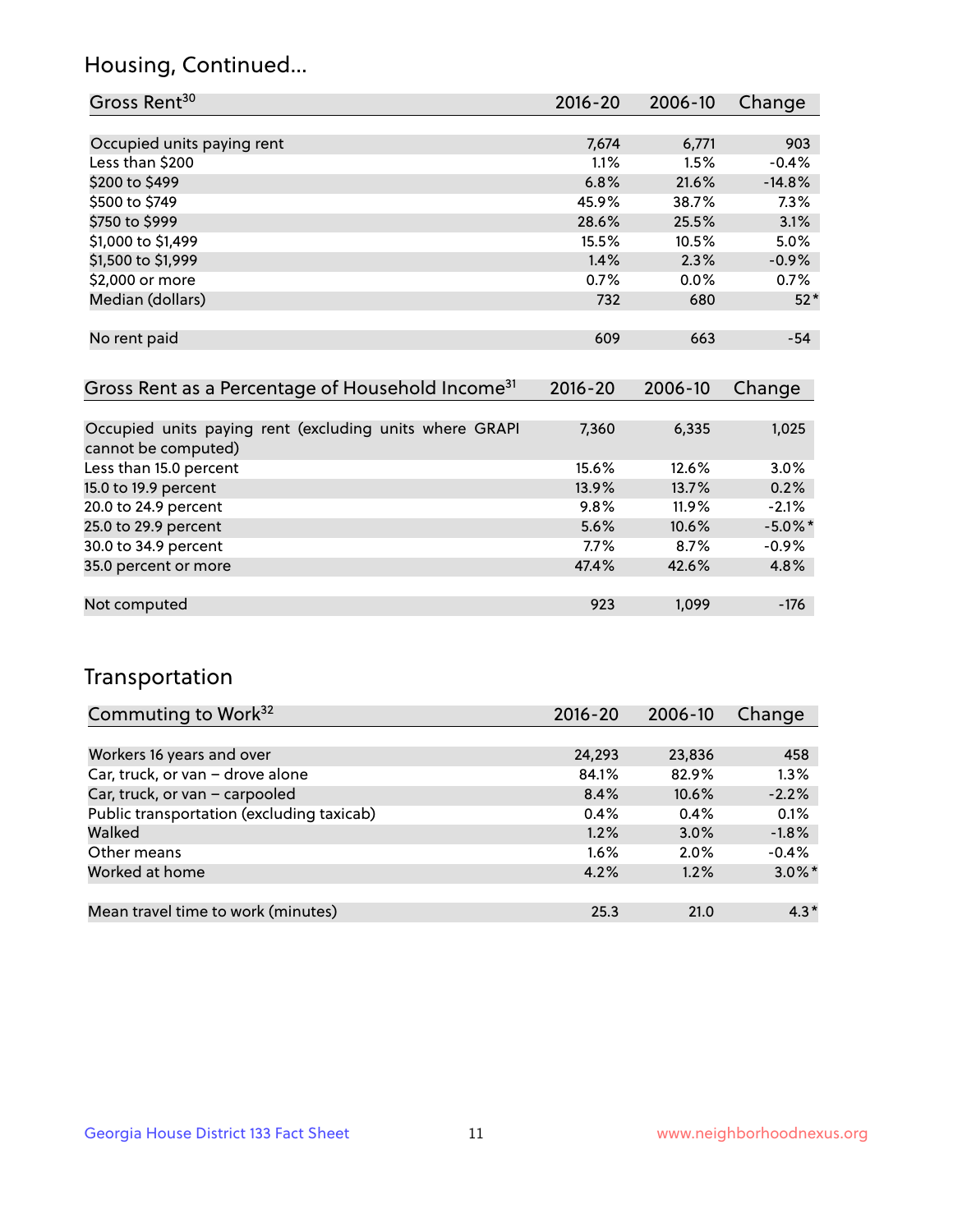## Transportation, Continued...

| Vehicles Available <sup>33</sup> | $2016 - 20$ | 2006-10 | Change     |
|----------------------------------|-------------|---------|------------|
|                                  |             |         |            |
| Occupied housing units           | 22,358      | 21,264  | $1,095*$   |
| No vehicles available            | 6.4%        | 7.8%    | $-1.4%$    |
| 1 vehicle available              | 27.5%       | 31.8%   | $-4.3\%$ * |
| 2 vehicles available             | 37.5%       | 35.4%   | 2.0%       |
| 3 or more vehicles available     | 28.6%       | 24.9%   | 3.7%       |

#### Health

| Health Insurance coverage <sup>34</sup>                 | 2016-20 |
|---------------------------------------------------------|---------|
|                                                         |         |
| Civilian Noninstitutionalized Population                | 58,507  |
| With health insurance coverage                          | 89.8%   |
| With private health insurance coverage                  | 69.1%   |
| With public health coverage                             | 34.0%   |
| No health insurance coverage                            | 10.2%   |
| Civilian Noninstitutionalized Population Under 19 years | 14,126  |
| No health insurance coverage                            | 4.2%    |
| Civilian Noninstitutionalized Population 19 to 64 years | 35,043  |
| In labor force:                                         | 24,971  |
| Employed:                                               | 23,368  |
| With health insurance coverage                          | 86.9%   |
| With private health insurance coverage                  | 82.6%   |
| With public coverage                                    | 5.8%    |
| No health insurance coverage                            | 13.1%   |
| Unemployed:                                             | 1,604   |
| With health insurance coverage                          | 68.7%   |
| With private health insurance coverage                  | 49.9%   |
| With public coverage                                    | 20.1%   |
| No health insurance coverage                            | 31.3%   |
| Not in labor force:                                     | 10,072  |
| With health insurance coverage                          | 82.2%   |
| With private health insurance coverage                  | 55.8%   |
| With public coverage                                    | 36.4%   |
| No health insurance coverage                            | 17.8%   |